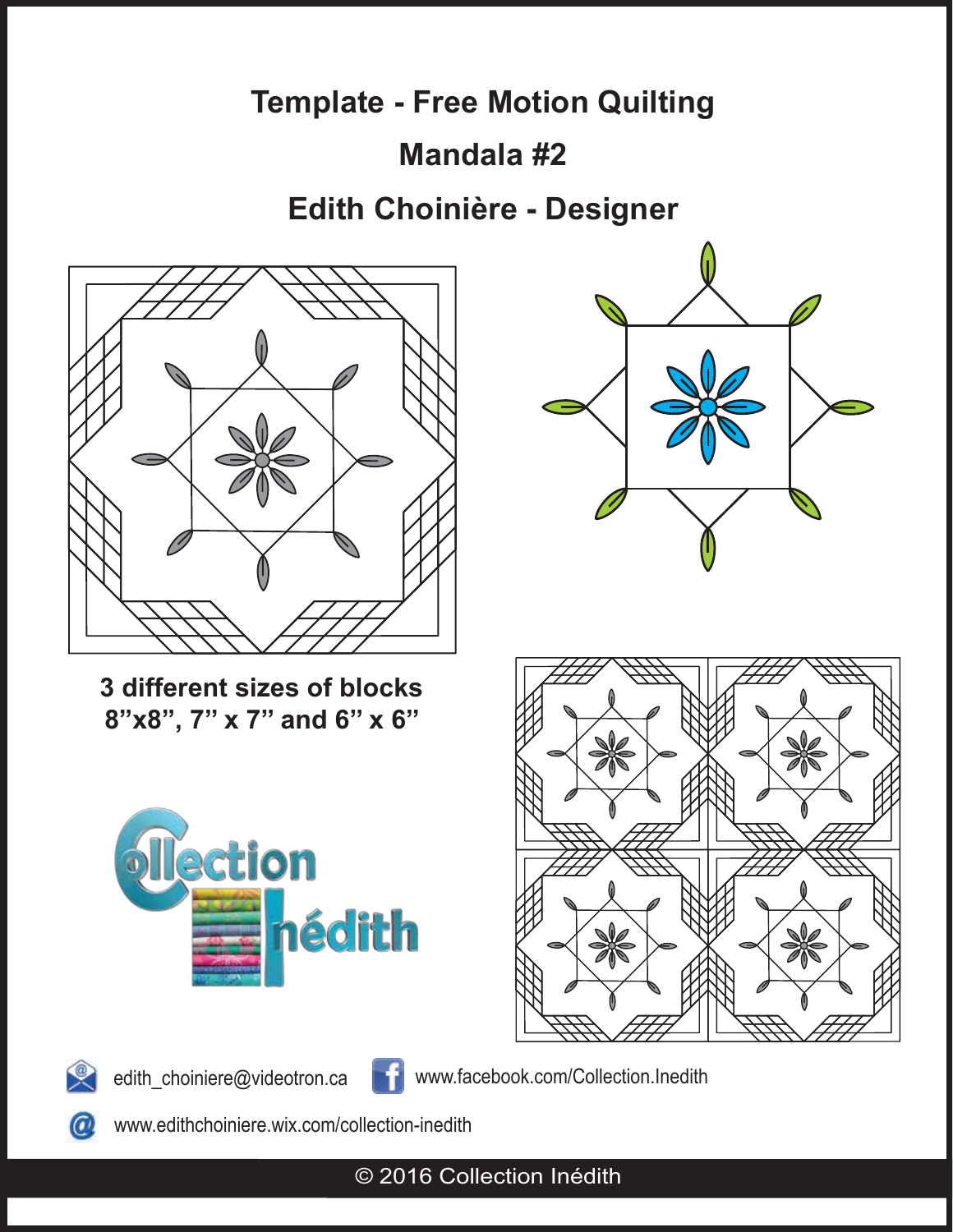

## **Mandala #2**

Author : Édith Choinière Graphic illustrations, pictures and page set up by Édith Choinière

Email : edith\_choiniere@videotron.ca Facebook : www.facebook.com/Collection.Inedith Web site : www.edithchoiniere.wix.com/collection-inedith

© 2016 Collection Inédith

All rights reserved No part of this publication may be reproduced or transmitted by any means, electronic, mechanical, photocopying or otherwise, without the prior permission of the author.

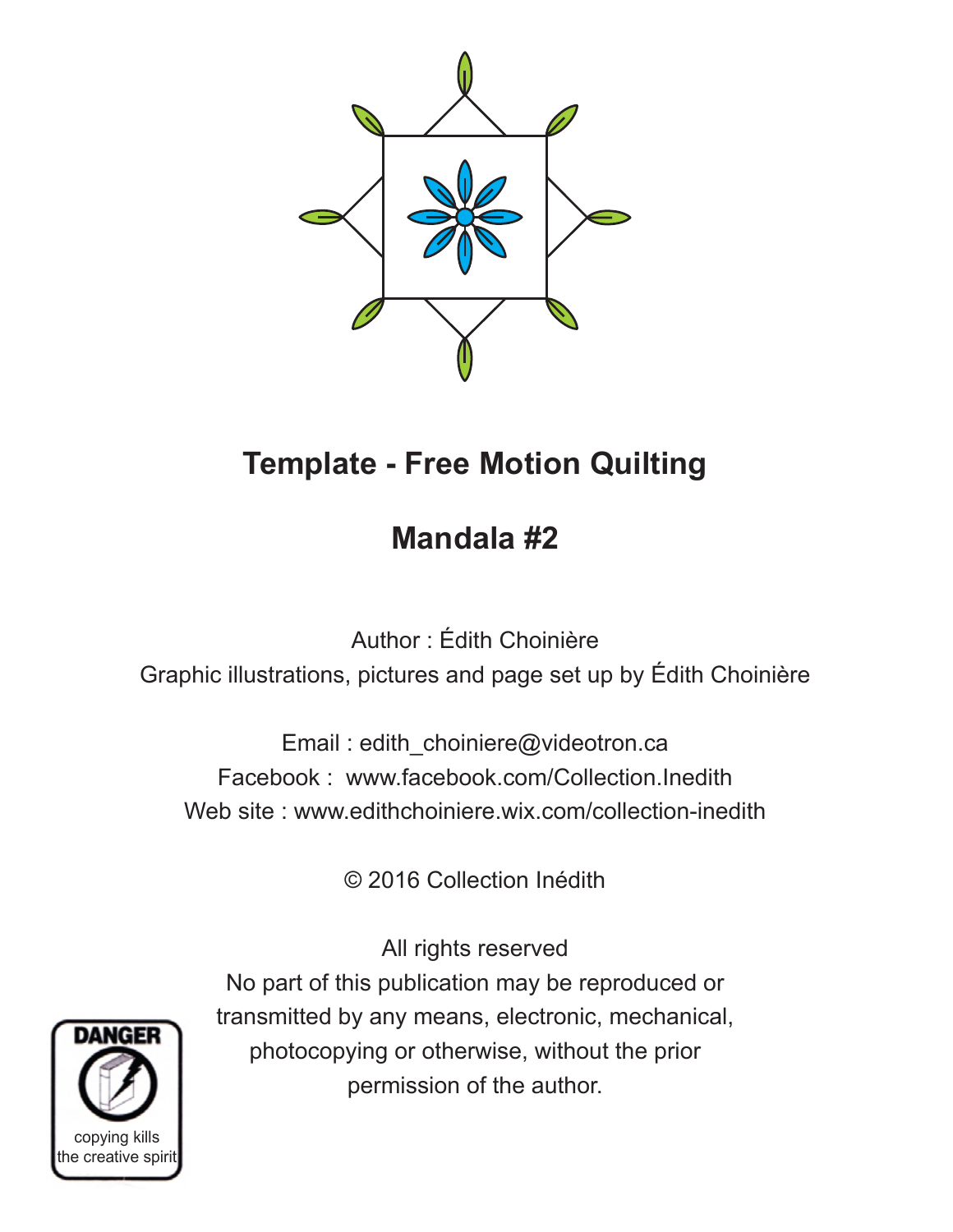### This Mandala was designed for Free Motion Quilting and can be done on any domestic sewing machine.

#### **Instructions**

- 1. For one block, print the template according to the size of needed for your project For the Mandala, print four templates of the same size.
- 2. Assemble the four templates with ''Scotch Tape'' to get a large square.
- 3. Cut a piece of fabric according to what you want to do with this design.
- 4. Trace the Mandala on the fabric.
- 5. Quilt the design. If you feel up to it, paint the insides of each little shape or form in the Mandala with threads of different colors to make it extraordinary looking!
- **Suggestion of projects** : wall quilt, cushion, quilt border or simply to fill in a block within a larger quilt.

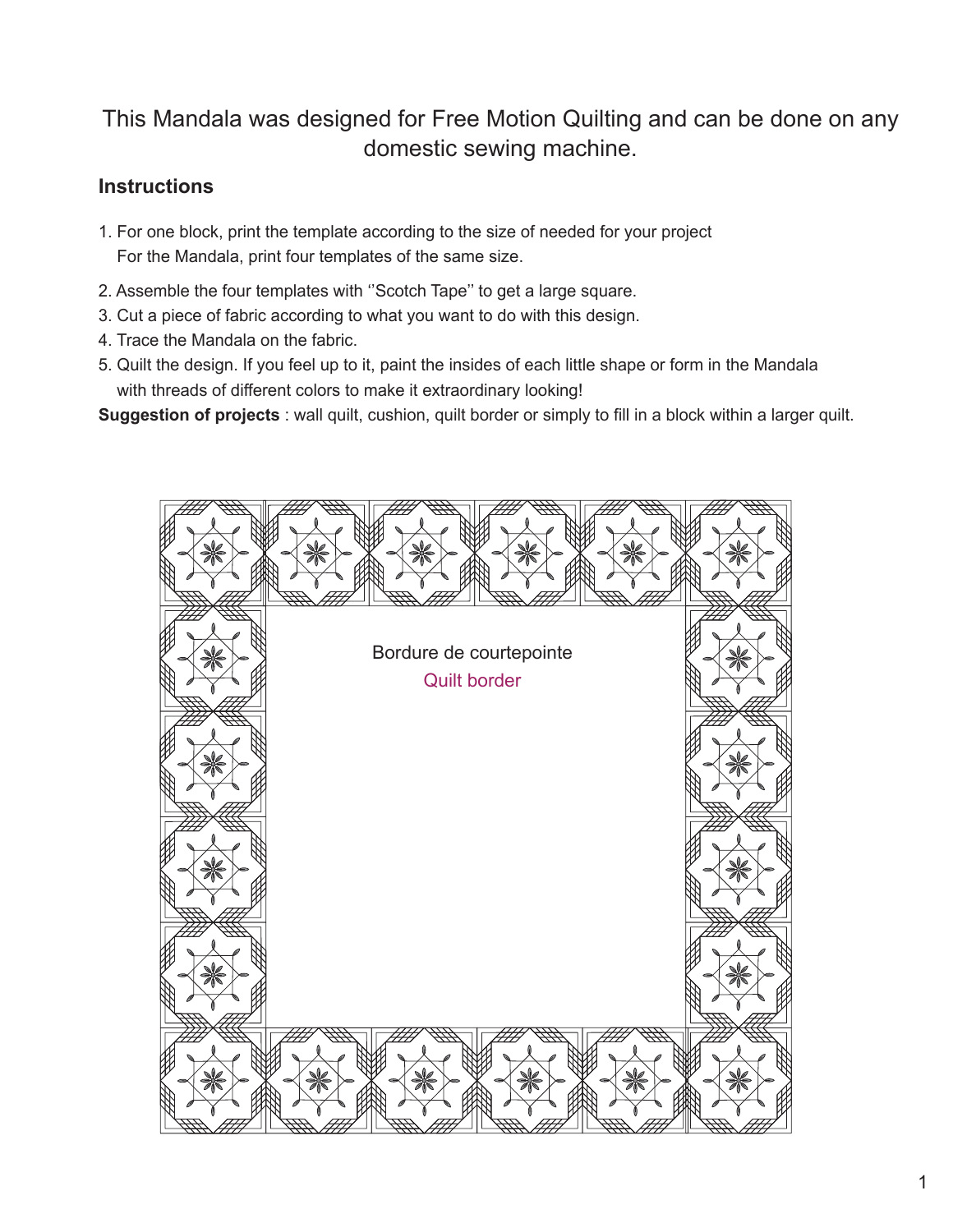

Tous droits réservés - All rights reserved 2016 www.edithchoiniere.wix.com/collection-inedith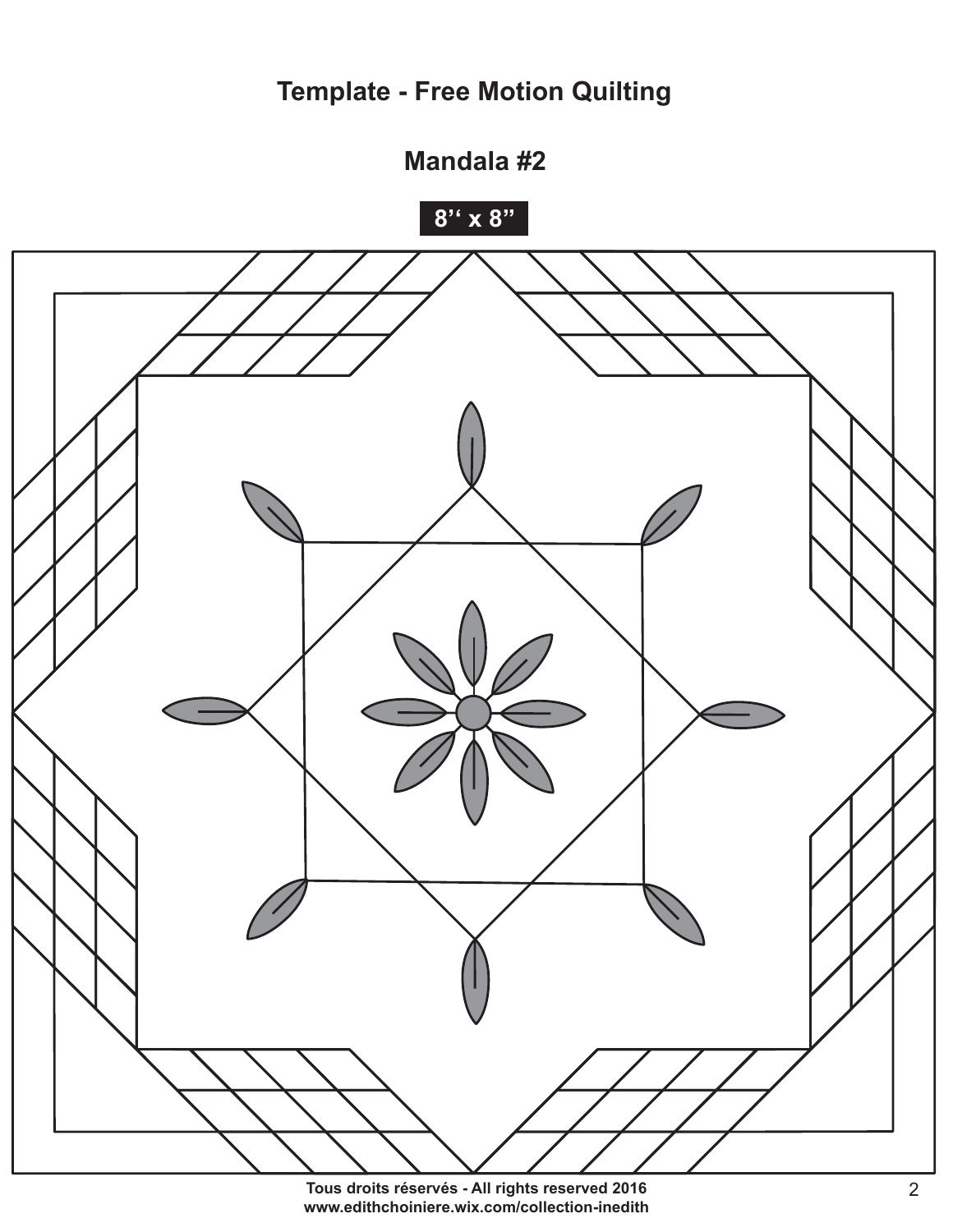**Mandala #2**



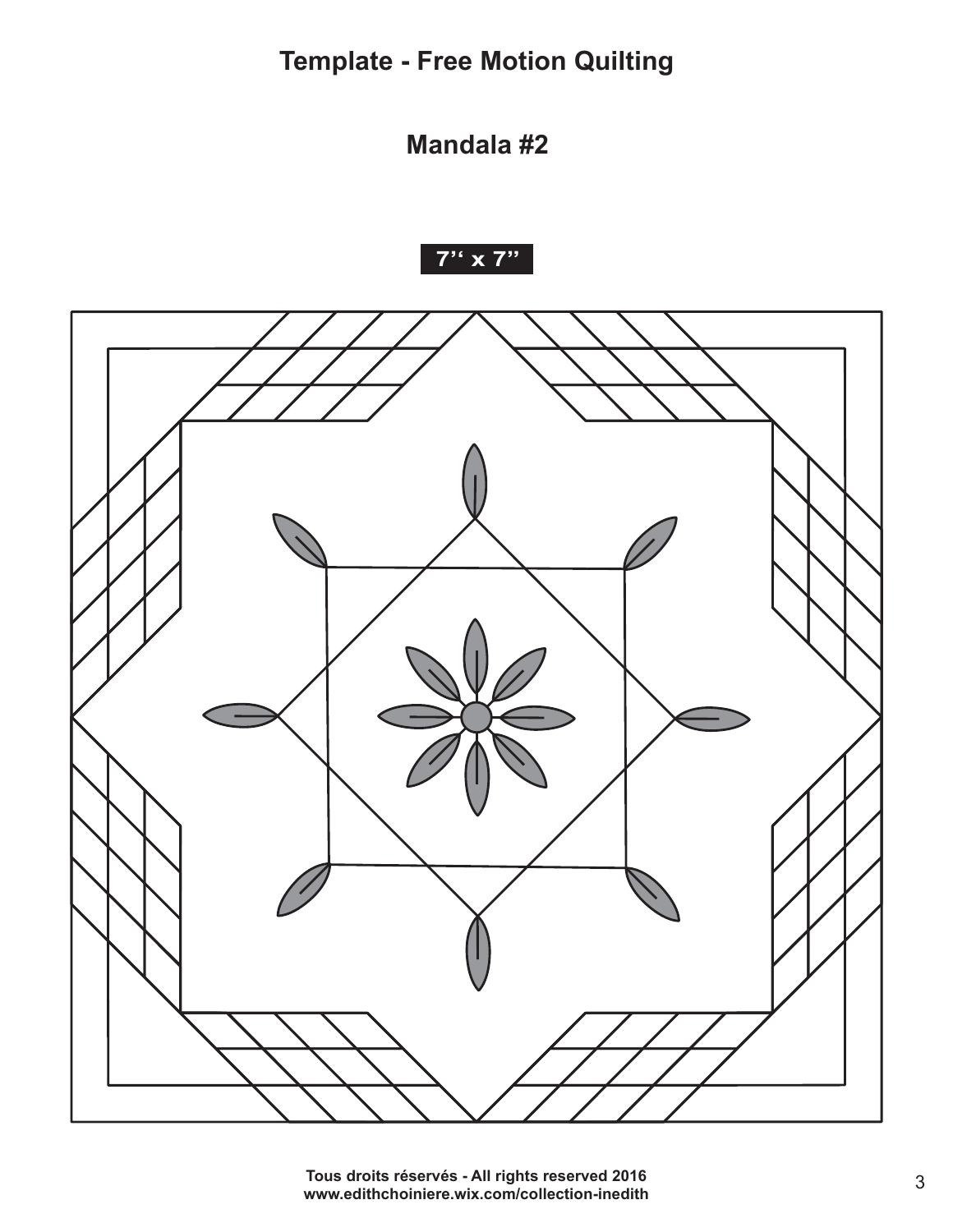**Mandala #2** 





Tous droits réservés - All rights reserved 2016 www.edithchoiniere.wix.com/collection-inedith